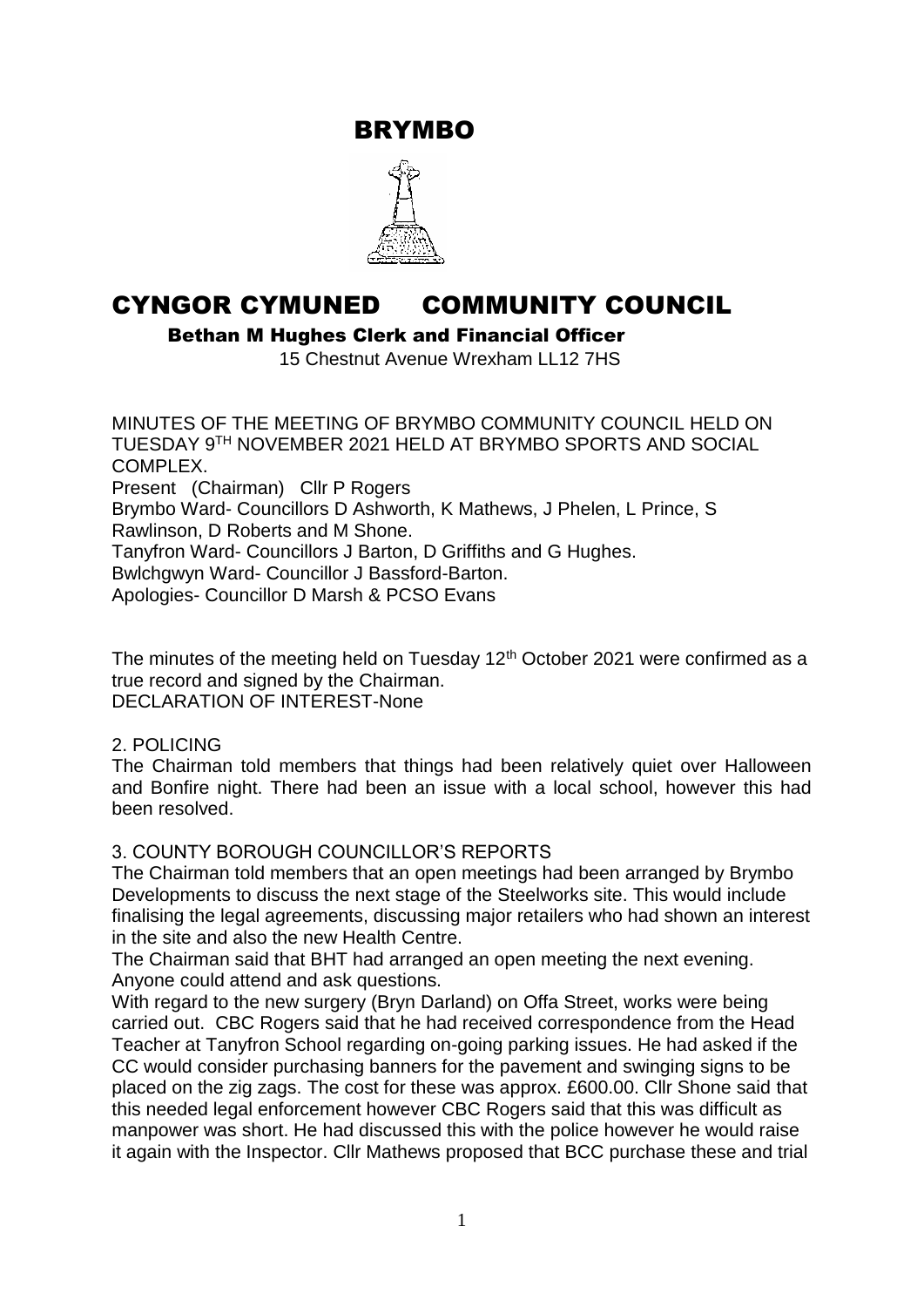it at Tanyfron school after taking advice on public liability. This was seconded by Cllr Barton. A vote was taken. There were 8 in favour. The motion was therefore carried.

# 4. ROADS

CBC Rogers said that Blast Road was due to be re-surfaced once the drainage problem had been resolved. 3 way traffic light were going to be in place whilst the drainage works were being undertaken. Along Tanyfron Road, WCBC were meeting contractors to remove diseased trees and damaged fencing. CBC Rogers said that the pothole repairs were not consistent and he was taking this up with WCBC. He asked members to log all potholes online as this was the most secure way of getting them repaired. On College Fields the developers had transferred the open space to WCBC however WCBC had not adopted the road due to the problem with the drains. Negotiations had been on-going for 2 years and there was now a legal process to follow. Cllr Griffiths asked about the road signs for Tanyfron as he felt the village had been forgotten. CBC Rogers said that he would chase these the next day.

# 5. BUS SHELTER SERVICES AND STOPS

At a previous meeting 2 residents had requested that the bus stop on Tanyfron Road be put back. The Chairman said that it could not be placed in the original position however a nearby location had been agreed. With regards to the 20 mph the CC should await the outcome of a review by the Welsh Government.

# 6. PLAYING FIELDS AND PLAYGROUNDS

The Chairman requested that the Bronwens green sub-committee meet the following week.

# 7. FOOTPATHS/LIGHTING

With regard to the Christmas Lighting project a structural test had been carried out on the columns. A number had failed as they were not in a very good condition. The concrete columns needed to be replaced. The CC should now begin to look at doing this. The Christmas lights had been ordered and were due to be switched on on the 25/11/2021.Cllr Ashworth said that a meeting had been arranged for Friday 12<sup>th</sup> of November to discuss the dangerous footpath that had been brought to the attention of members at the previous meeting.

8. WAR MEMORIAL No further information.

# 9. PLANNING

CONSTRUCTION OF TEMPORARY SALES AREA WITH ASSOCIATED PARKING AND LANDSCAPING FOR HOUSING DEVELOPMENT (OCTOBER 2021-2024) LAND EAST OF HERITAGE WAY TANYFRON WREXHAM P/2021/0974-No observations.

CONTROL OF ADVERTISMENT REGULATIONS 1992 ADVERTISMENT CONSENT FOR 8 SIGNS (OCTOBER 2021-2024) LAND EAST OF HERITAGE WAY TAN Y FRON WREXHAM P/2021/0975-No observations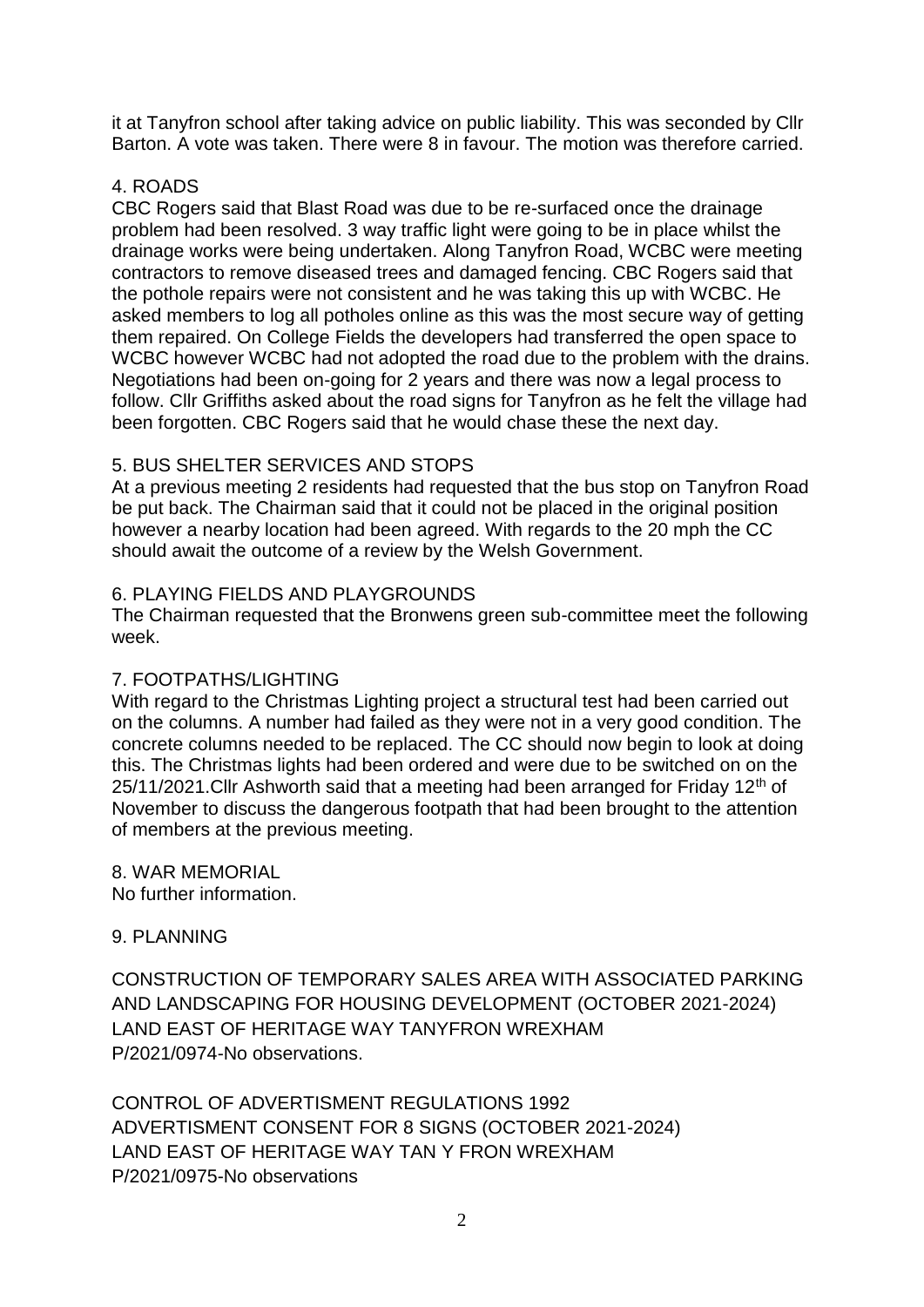SINGLE STOREY RERAR EXTENSION 32 COLLEGE FIELDS TANYFRON WREXHAM P2021/1013-No observations

SINGLE STOREY EXTENSION 21 COLEMAN ROAD BRYMBO WREXHAM P/2021/0995-No observations

ERECTION OF AGRICULTURAL IMPLEMENT SHED TREOWEN MINERA ROAD MINERA P/2021/1029-No observations

REFURBISHMENT OF EXISTING OUTBUILDING, PROVISION OF A NEW ROOF, OPENING UP OF AN ORIGINAL REAR WINDOW AND FORMATION OF A NEW REAR DOOR (IN PART RETROSPECT) PENTRE SAESON FOUNDRY BRYMBO ROAD BWLCHGWYN P/2021/1049-No observations

TWO STOREY SIDE EXTENSION MOUNTAIN VIEW PENTRE SAESON BWLCHGWYN P/2021/1071-No observations

### 10. LODGE COMMUNITY CENTRE

The Chairman told members that BCC and Broughton CC shared the costs of Lodge CC. He had been approached by WCBC about a boxing club using it. WCBC had wanted the views of members on hiring the Centre out. There was currently a voluntary caretaker. There was no formal management committee. Cllr Shone said that the Centre should be promoted and a management committee needed to be appointed. He said that BCC should ask the views of Broughton CC to see if they were still happy to part fund the Centre with BCC before any decision could be made on hiring out the facility.

# 11. YOUTH SERVICES

The chairman told members that a reduction in costs from the Play Provision were due as the Welsh Government had funded part of the cost. The CC would also be entitled to claim from the grant funding scheme. The cost for the next financial year was £5850.00.Members agreed that this was something the CC should carry on funding from the precept. With regards to the Youth provision the CC currently funded this at a cost of approx. £17,000.00 per annum. There were 4 sessions a week. 2 in Brymbo and 1 each in Bwlchgwyn and Tanyfron. This was based on population figures. The Chairman said that the service was very successful. He asked whether members would agree to fund extra provision for the next financial year. Cllr Shone asked if the youths would be gaining from this as it might just be an increased provision for the existing youths who attended. Cllr Rawlinson said that the CC had nothing to lose, if numbers did not increase then the CC could look again at next year to decrease the level of service. Cllr Prince proposed that BCC discuss